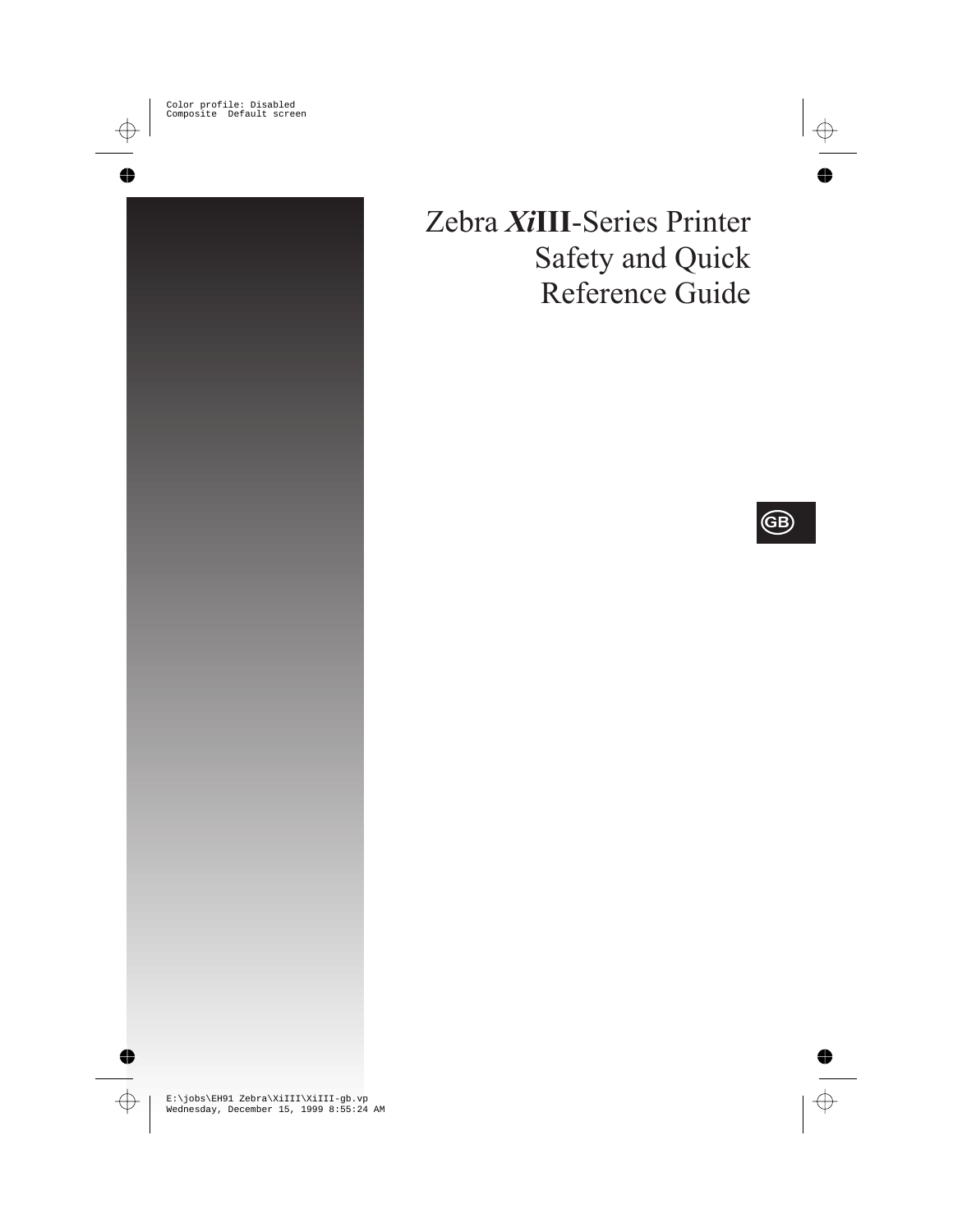## *Contents*

| Environmental Range experience in the contract of the contract of the contract of the contract of the contract of the contract of the contract of the contract of the contract of the contract of the contract of the contract |
|--------------------------------------------------------------------------------------------------------------------------------------------------------------------------------------------------------------------------------|
| Fuses                                                                                                                                                                                                                          |
| Warnings                                                                                                                                                                                                                       |
|                                                                                                                                                                                                                                |
|                                                                                                                                                                                                                                |
|                                                                                                                                                                                                                                |
| Ribbons and Printhead Wear $\ldots$ , $\ldots$ , $\ldots$ , $\ldots$ , $\ldots$ , $\ldots$ , $\ldots$ , $\ldots$ , $\ldots$ , $\ldots$ , $\ldots$ , $\ldots$                                                                   |
| Repacking                                                                                                                                                                                                                      |
|                                                                                                                                                                                                                                |
|                                                                                                                                                                                                                                |
|                                                                                                                                                                                                                                |
|                                                                                                                                                                                                                                |
|                                                                                                                                                                                                                                |
|                                                                                                                                                                                                                                |
|                                                                                                                                                                                                                                |
|                                                                                                                                                                                                                                |
|                                                                                                                                                                                                                                |
|                                                                                                                                                                                                                                |
| Calibration                                                                                                                                                                                                                    |
|                                                                                                                                                                                                                                |
|                                                                                                                                                                                                                                |
| Toggle Positioning responses in the contract of the contract of the contract of the contract of the contract of the contract of the contract of the contract of the contract of the contract of the contract of the contract o |
|                                                                                                                                                                                                                                |
|                                                                                                                                                                                                                                |
|                                                                                                                                                                                                                                |

### **Introduction**

This Zebra *Xi***III**-Series Printer Safety and Quick Reference Guide contains basic information on how to install and operate the printer as well as some simple adjustments that can be performed by the operator. It is not comprehensive.

Additional information covering the Zebra *Xi***III**-Series printers is available from your distributor:

- User's guide
- *ZPL II Programming Guide*
- Maintenance manual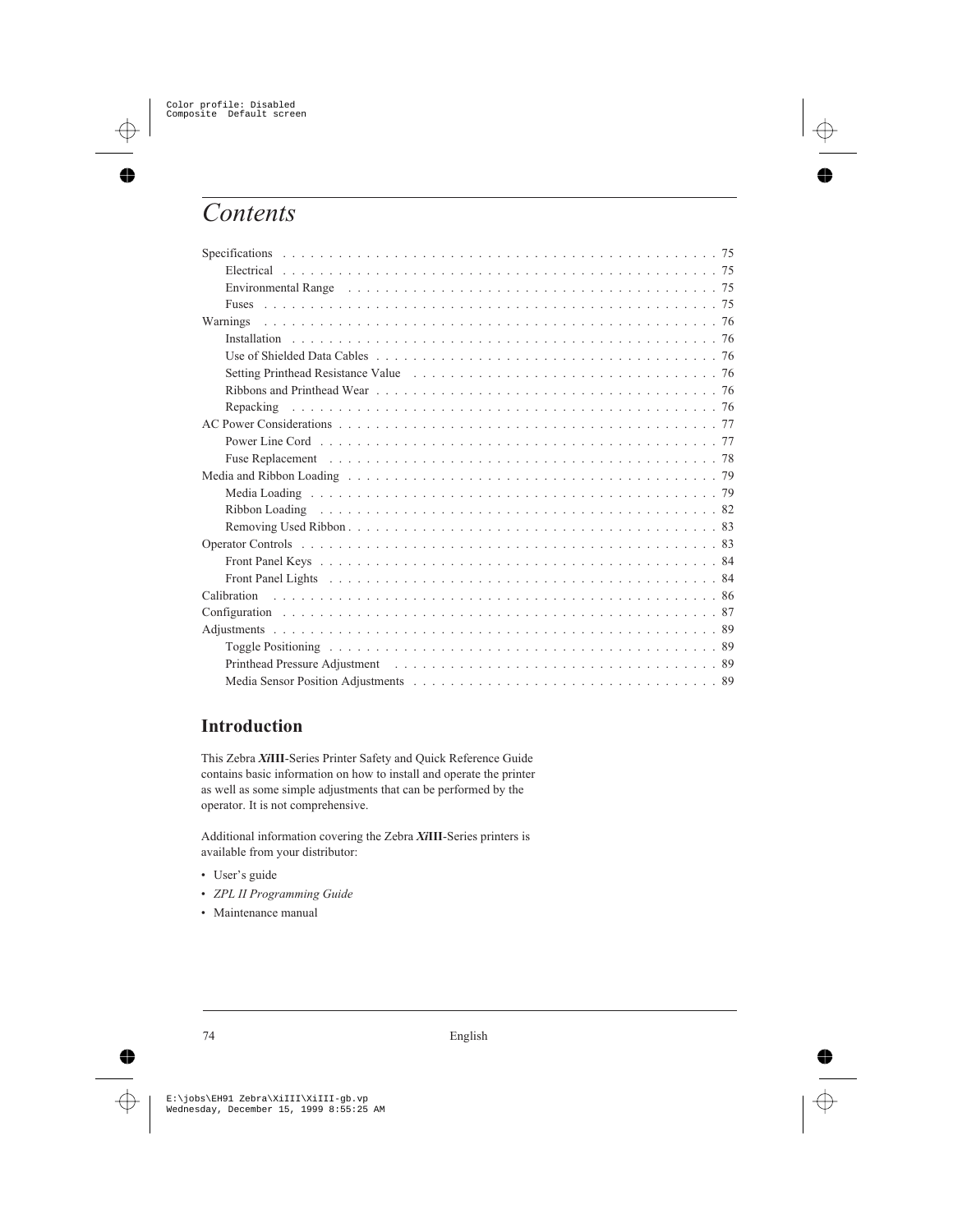

### **Electrical**

90–264 VAC; 48–62 Hz

| <b>Initial Power Consumption</b><br>(printing 100% black at 6 ips) |            |      |          |       |       |
|--------------------------------------------------------------------|------------|------|----------|-------|-------|
|                                                                    | $90Xi$ III | 96Xi | 140XiIII | 170Xi | 220Xi |
| <b>Maximum</b>                                                     | 200W       | 200W | 300W     | 350W  | 450W  |
| <b>Standby</b>                                                     | 25W        | 25W  | 25W      | 25W   | 25W   |

### **Environmental Range**

**Operating:** 41°F (5°C) to 104°F (40°C) 20% to 85% non-condensing relative humidity

**Storage:** −4°F (−20°C) to + 140°F (60°C) 5% to 85% non-condensing relative humidity

### **Fuses**

F5A, 250V, 5 x 20 mm IEC style as supplied with printer or purchased from Zebra Technologies Corporation

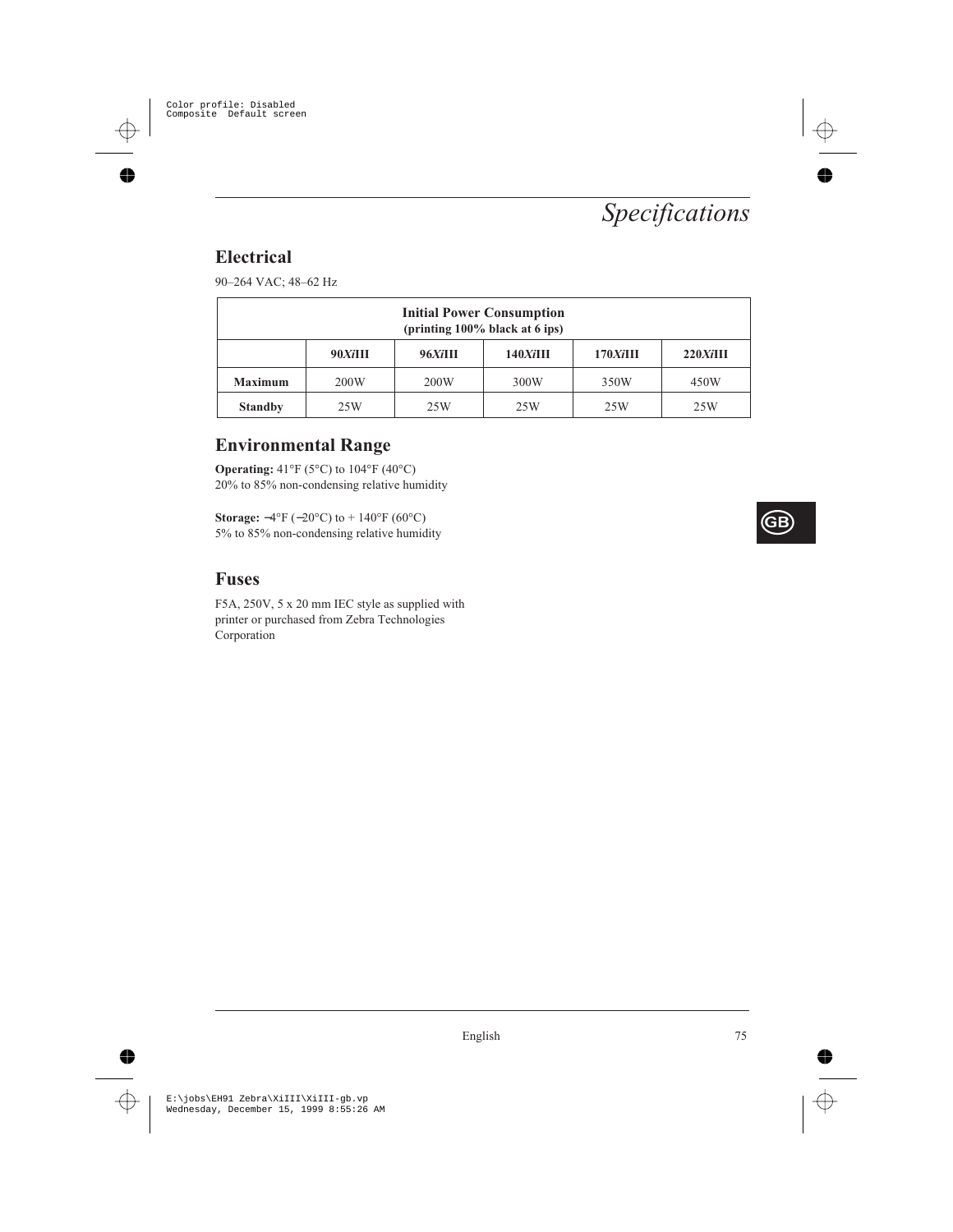# *Warnings*

## **Installation**

**CAUTION:** To ensure that the *Xi*III-Series printer has proper cooling, do not place any padding or cushioning material under the unit or next to the back of the unit.

## **Use of Shielded Data Cables**

**CAUTION:** Zebra printers comply with international regulations governing radiated emissions when using fully shielded data cables. Data cables must be fully shielded and fitted with metal or metalized connector shells. Shielded data cables and connectors are required to prevent radiation and reception of electrical noise. Use of unshielded data cables may increase radiated emissions above the regulated limits.

### **Setting Printhead Resistance Value**

**CAUTION: Do Not Change This Setting** — It is for technician use **only** after a printhead replacement. When configuring the printer, press NEXT to move past this parameter.

### **Ribbons and Printhead Wear**

**CAUTION:** For thermal transfer print mode, load ribbon *before* performing CALIBRATION. Do not load ribbon if the printer is to be used in the direct thermal mode. Ribbons used in the *Xi*III-Series printers *must* be as wide as or wider than the media. Zebra ribbons provide an extremely smooth backing surface that protects the printhead from abrasion by the media. If the ribbon is narrower than the media, areas of the printhead will be unprotected and subject to premature wear.

## **Repacking**

**CAUTION:** If shipment of your *Xi*III-Series printer is necessary, carefully pack the printer in a suitable container to avoid damage during transit. Remove any ribbon and paper rolls from the supply spools, otherwise *DAMAGE* to the printer could result. Whenever possible, use the original container and packaging materials from the factory. If using a different container, enclose the unit in a protective, dust-proof bag and ensure that the unit floats in an outer carton of shock-absorbing material. *Do not* package the printer in a rigid container without utilizing shock mounts or shock-absorbing packing material. A rigid container will allow shock on the outside to be transmitted undamped to the unit, which may cause damage. A Return Materials Authorization (RMA) number is required for all equipment being returned. Contact Zebra Technologies Corporation's Technical Support Department to obtain an RMA number. Equipment returned for service without prior authorization may be refused.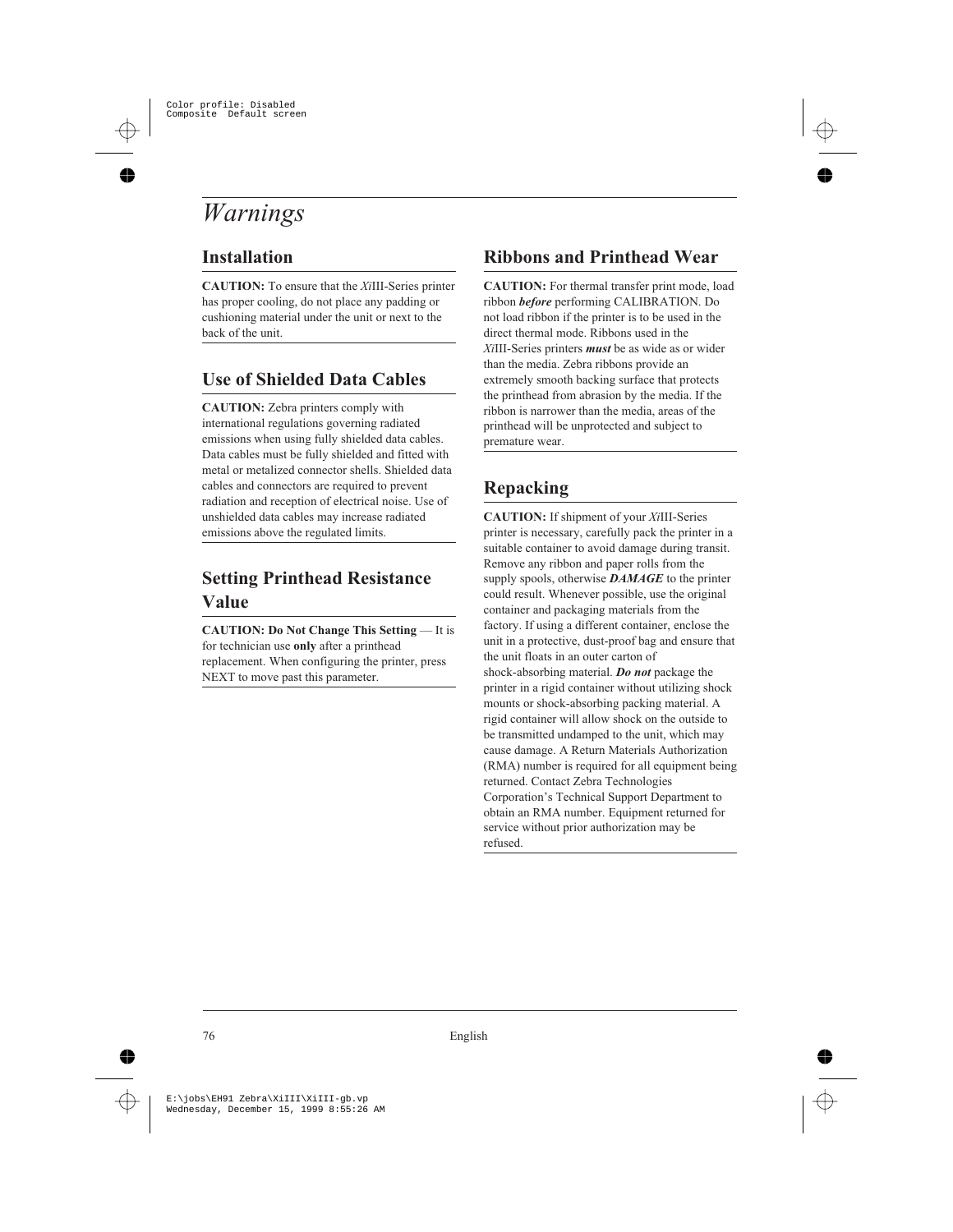# *AC Power Considerations*

## **Power Line Cord**

Depending on how the *Xi*III-Series printer was ordered, a power line cord may or may not be included.

If a power line cord is not supplied, you will need to obtain one with the following specifications. Refer to Figure 1.





- 1. The overall length must be less than 3.8 meters  $(12.5 \text{ ft.})$ .
- 2. It must be rated for at least 5A, 250V.
- 3. The **chassis ground (EARTH) MUST be connected** to assure safety and reduce electromagnetic interference. The ground connection is handled by the third wire (EARTH) in the power line cord.
- 4. The AC power plug and IEC 320 connector must bear the certification mark of at least one of the known international safety organizations shown in Figure 2.



**Figure 2**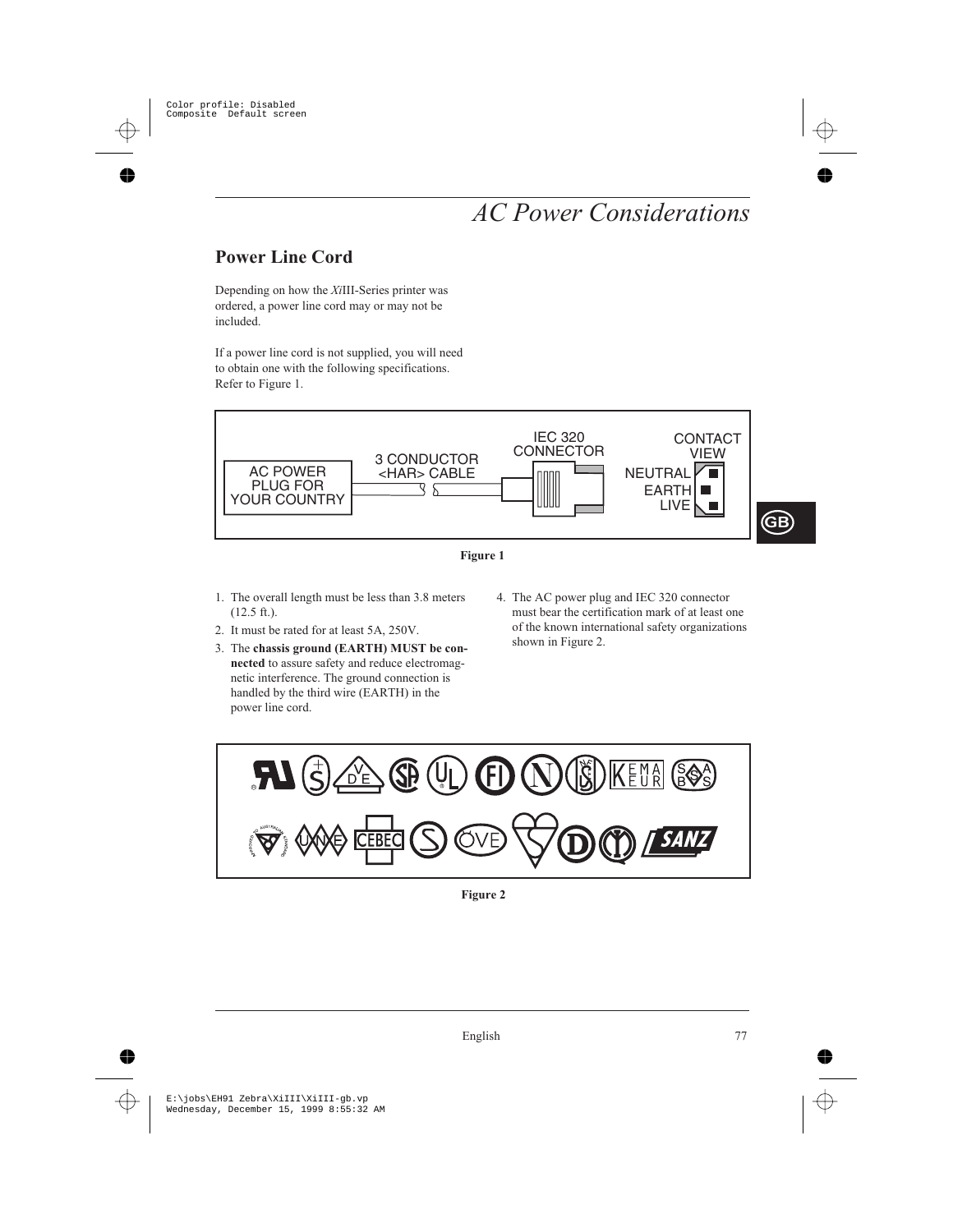## **Fuse Replacement**

The *Xi*III-Series printer uses a metric-style fuse (5 x 20 mm IEC) rated at F5A, 250V. The AC Power Entry Module comes with two approved fuses in the Fuse Holder: one is "In-Circuit" and the second is provided as a "spare" (refer to Figure 4). The end caps of the fuse must bear the certification mark of a known international safety organization (refer to Figure 2). To replace a faulty fuse, use the following procedure.



*Turn the AC power switch OFF and remove the power cord before performing this procedure.*

- 1. Using a small blade screwdriver or similar tool, remove the Fuse Holder which is part of the AC Power Entry Module at the rear of the printer. Refer to Figure 3.
- 2. Remove the faulty fuse and install a new fuse in the "In-Circuit" position shown in Figure 4. If you use the Spare Fuse, be sure to order a new replacement fuse. Fuses can be ordered from your Zebra distributor.
- 3. Snap the Fuse Holder back into the AC Power Entry Module.
- 4. Reconnect the Power Line Cord and turn printer ON.
- **Note:** If AC power is not restored, an internal component failure may have occurred. The printer will require servicing.



**Figure 3**



**Figure 4**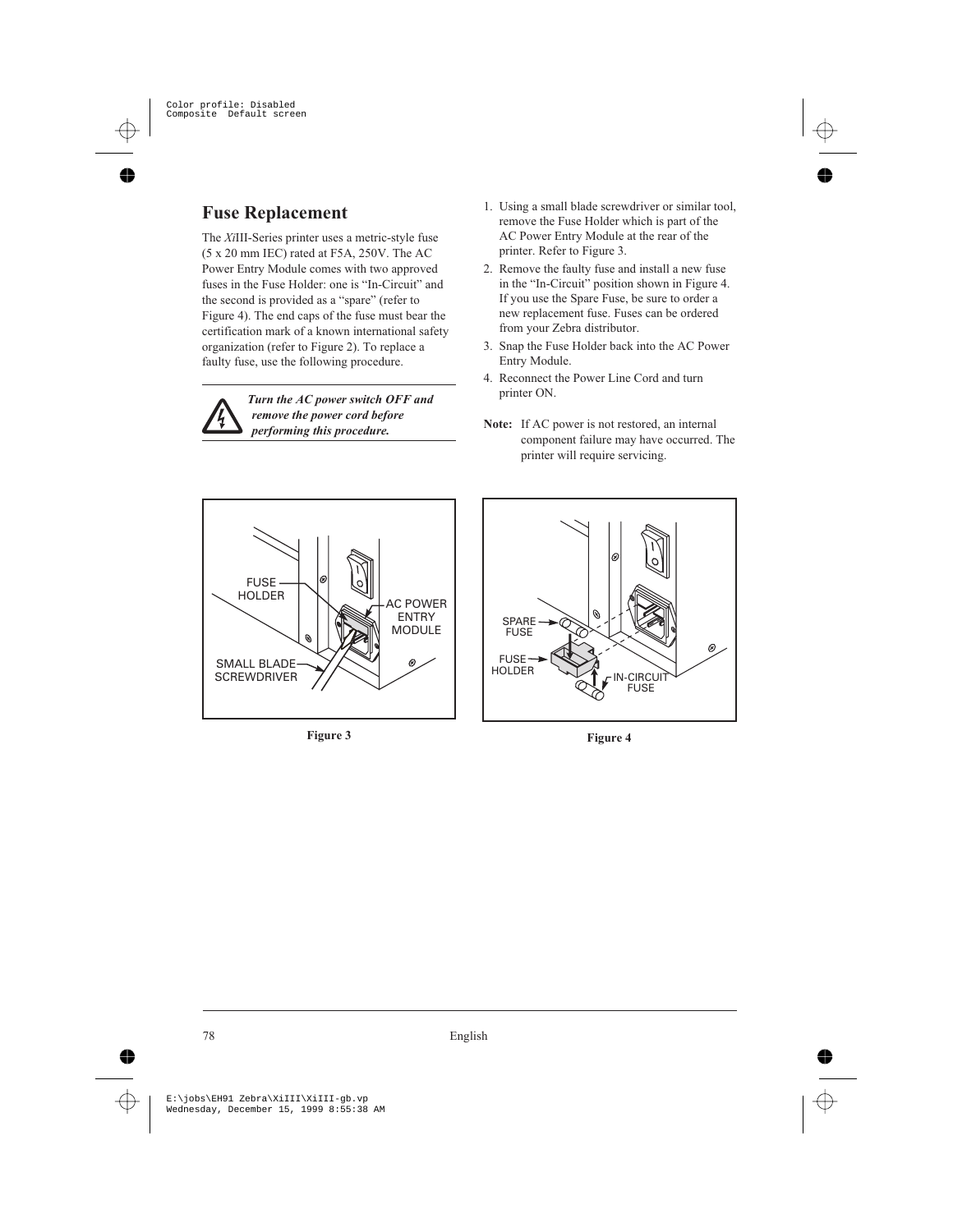## *Media and Ribbon Loading*





### **Media Loading**

### **Roll Media Loading in Tear-Off Mode (Figure 6-A)**

- 1. Place the Media Roll (Figure 5-E) on the Media Hanger (Figure 5-F) or optional Supply Spindle.
- 2. Open the printhead by moving the lever located on the Upper Printhead Assembly to the open (Figure 5-A) position.
- 3. Loosen the Media Guide (Figure 5-M) Thumbscrew and position the Guide as far out from the printer frame as possible.
- 4. Thread the media under the Dancer Arm Assembly (Figure 5-P), under the Lower Roller (Figure 5-L), between the upper media guide plate and main media guide, under the printhead, and over the Platen (Figure 5-J).
- 5. Adjust the Media Guide (Figure 5-M) position until it just touches the outer edge of the media without causing it to buckle, make sure it is parallel to the edge of the media, then tighten the thumbscrew.
- 6. Close the printhead by moving the lever located on the Upper Printhead Assembly to the closed (Figure 5-B) position.
- 7. **IMPORTANT:** Perform the Media Sensor Position Adjustments found on page 89.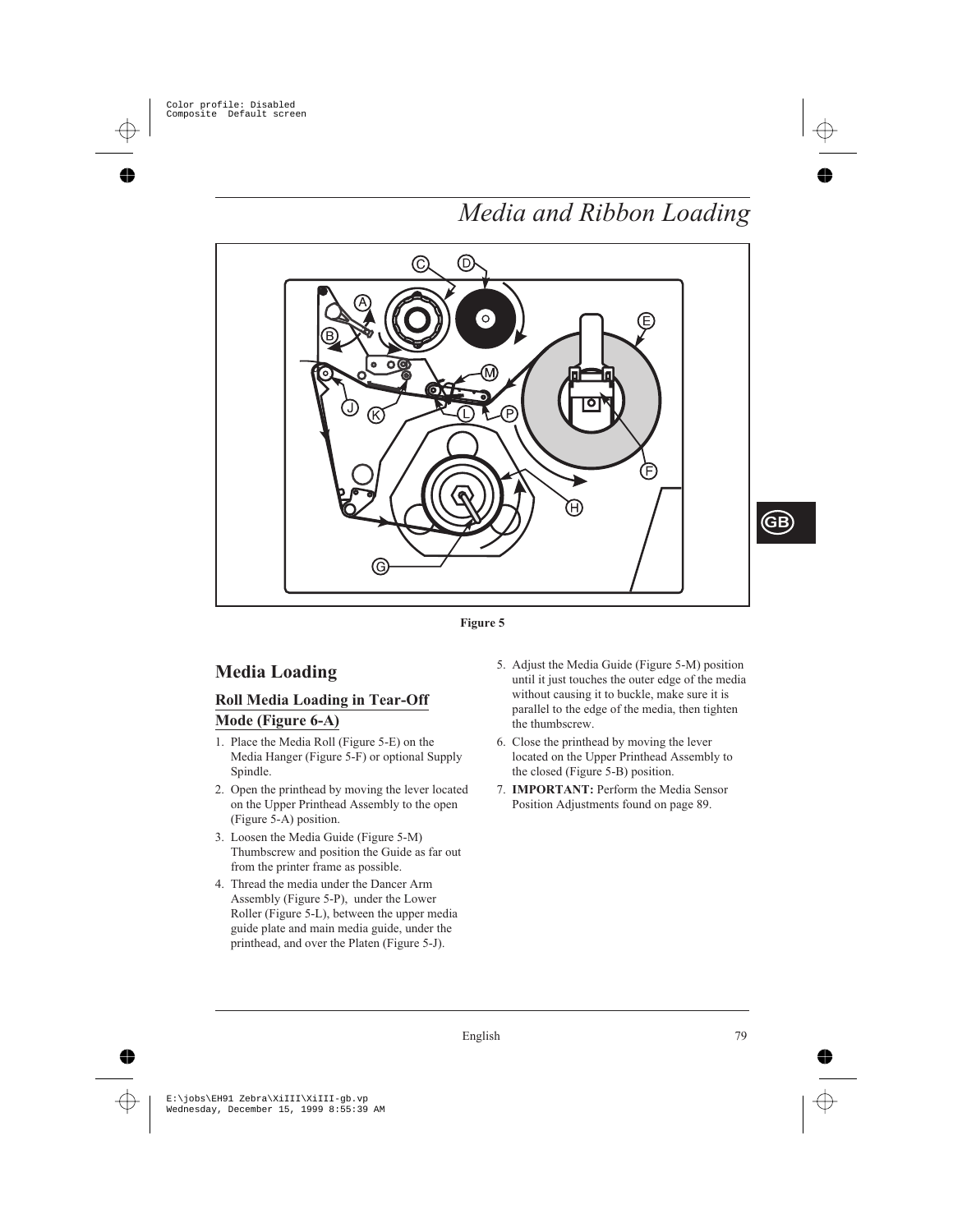### **Peel-Off Mode (Figure 6-B)**

- **Note:** For best results, install the printer on a level surface. This is especially helpful with wider printers using wide media. If the surface is not level, the media may "telescope" off of the Rewind Spindle, causing unsatisfactory results.
- 1. Remove the Rewind Plate if one is present and store it on the two mounting screws on the inside of the front panel. Align the notch in the bracket so that the Take Label Sensor can sense a peeled label.
- 2. Load media according to the directions for Tear-Off Mode. When loading the media, allow about one yard of media to extend past the Tear-Off bar. If using label stock, remove all labels from this portion of the media to create a leader.
- 3. Remove the Hook (Figure 5-G) from the Take-Up Spindle Shaft (Figure 5-H). If you are using a core, remove all tape from the core and slide it onto the Rewind Spindle until it is flush against the guide plate.
- 4. Wind the backing 1-2 times around the Media Take-Up Spindle and reinstall the Hook. Make sure that the media backing is against the Backing Guide Plate. (With some types of media, especially tag stock, you may need to tape the end of the media to the core if it will not otherwise tighten onto the core. DO NOT tape the label stock unless absolutely necessary.)
- **Note:** Before closing the Printhead Open Lever, make sure that throughout the media pathway (1) the media is positioned against the inside guides, and the outer guide and Media Supply Guide barely touch the media, (2) the media is taut, and (3) the media is parallel with itself and with the pathway when wound on the Rewind Spindle/core.
- 5. After all of the above steps have been completed, close the Printhead Open Lever to lock the media in place. If not aligned correctly, the material may not rewind properly on the Rewind Spindle/core that may, in turn, affect media movement and/or printing.

### **Rewind Mode (Figure 6-C and 6-D)**

- **Note:** For best results, install the printer on a level surface. This is especially helpful with wider printers using wide media. If the surface is not level, the media may "telescope" off of the Rewind Spindle, causing unsatisfactory results.
- 1. Remove the Media Rewind Plate (Figure 6-F) from its storage location in front of the print mechanism inside the media compartment.
- 2. Invert the Rewind Plate so that the lip on the attached Hook Plate (Figure 6-G) points down.
- 3. Insert the Hook Plate lip into the lower opening in the Side Plate and slide the Rewind Plate in so that it stops against the Main Frame.
- 4. (Only for printers with Cutter/Rewind Option, Figure 6-D.) Insert the two small tabs on the Rewind Plate into the corresponding slots in the Cutter Support Bracket. The Rewind Plate should "spring" into the proper position.
- 5. Load media according to the directions for Tear-Off Mode. When loading the media, allow about one yard of media to extend past the Tear-Off bar. If using label stock, remove all labels from this portion of the media to create a leader.
- 6. Remove the Hook (Figure 5-G) from the Take-Up Spindle Shaft (Figure 5-H). If you are using a core, remove all tape from the core and slide it onto the Rewind Spindle until it is flush against the guide plate.
- 7. Route the media as shown in Figures 5 and 6 and wind it 1-2 times around either (1) the Media Take-Up Spindle and reinstall the Hook, or  $(2)$  a  $3''$  (76.2 mm) core. (With some types of media, especially tag stock, you may need to tape the end of the media to the core if it will not otherwise tighten onto the core. DO NOT tape the label stock unless absolutely necessary.)
- **Note:** Before closing the Printhead Open Lever, make sure that throughout the media pathway (1) the media is positioned against the inside guides, and the outer guide and Media Supply Guide barely touch the media, (2) the media is taut, and (3) the media is parallel with itself and with the pathway when wound on the Rewind Spindle/core.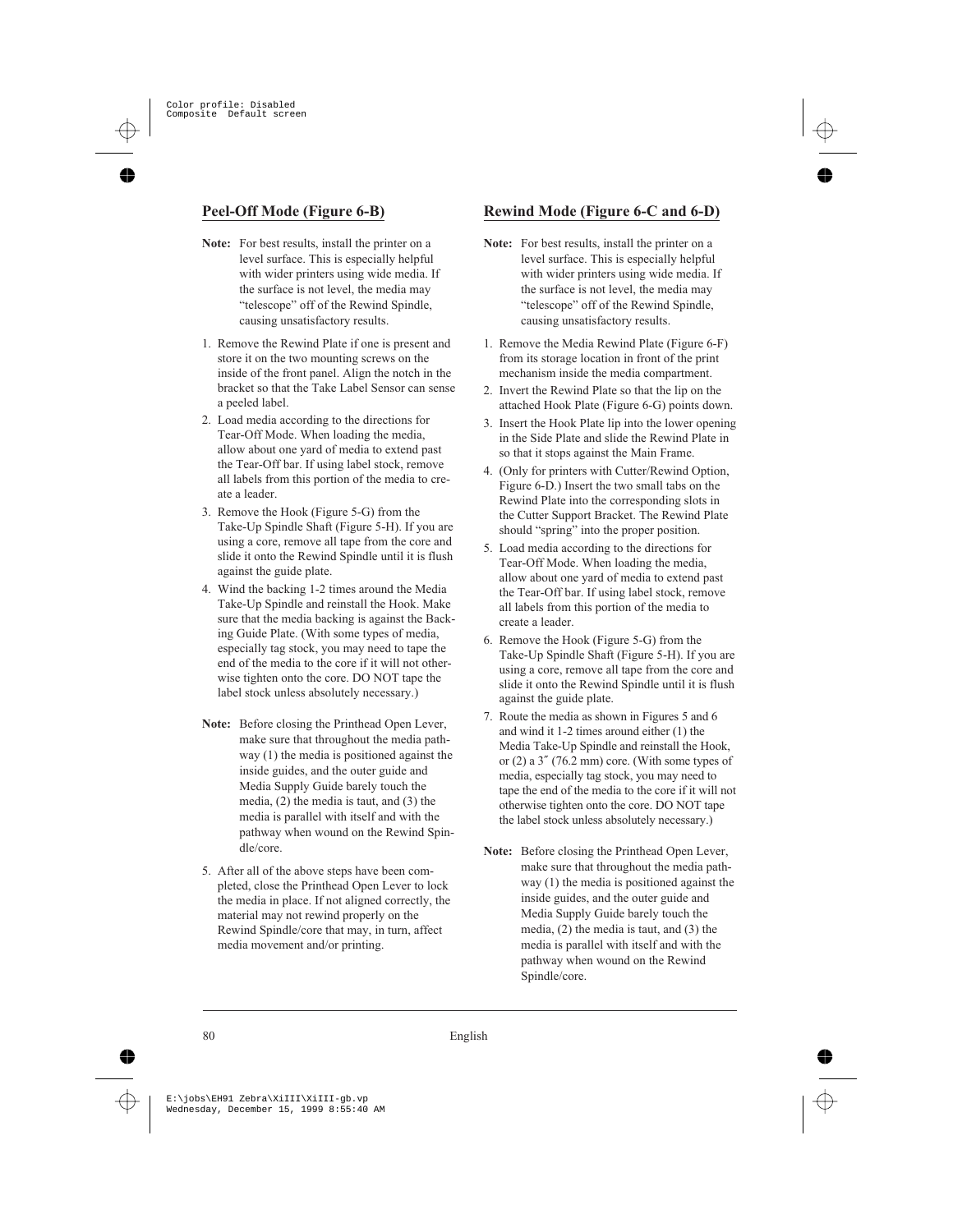8. After all of the above steps have been completed, close the Printhead Open Lever to lock the media in place. If not aligned correctly, the material may not rewind properly on the Rewind Spindle/core that may, in turn, affect media movement and/or printing.



#### **Figure 6**





### **Cutter Mode (Figure 6-E)**

- 1. Load media according to the directions above for Tear-Off Mode, except feed the media through the cutter module as shown in Figure 6-E.
- 2. Make sure that the Cutter Option is available and installed on the printer and that the Cutter Mode is configured using the front panel keys and display screen.

### **Fanfold Media Loading (Figure 7)**

Fanfold media can be placed in the bottom of the media compartment, in the Fanfold Supply Bin, or outside of the printer with access through the bottom or the rear.

Adjust the Media Guide (Figure 5-M) Thumbscrew to keep the media from drifting. Make sure it is parallel to the edge of the media.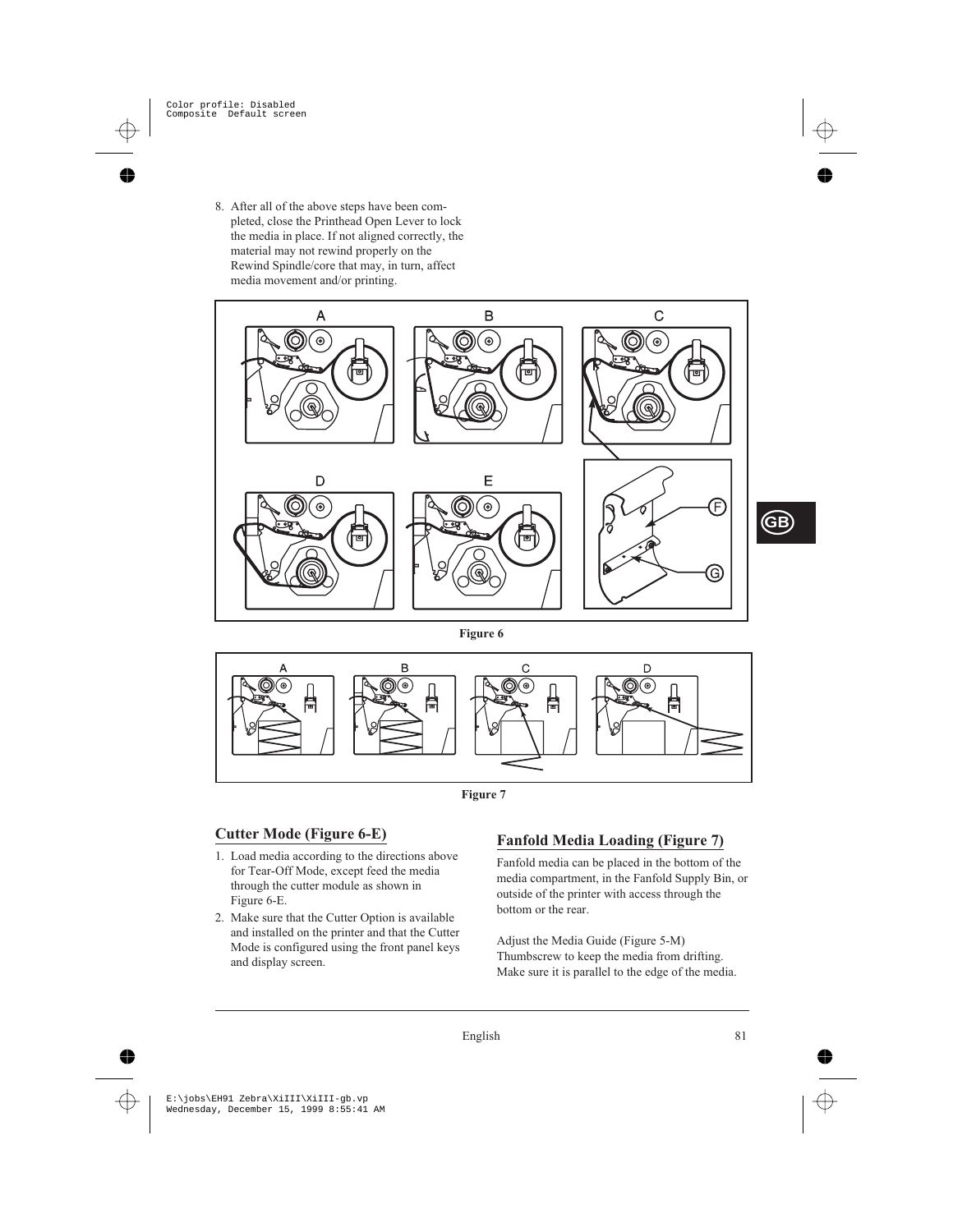

**Figure 8**

### **Ribbon Loading**

When loading ribbon, make sure that the ribbon core is pushed up against the stop on the Ribbon Supply Spindle (Figure 5-D). *Do not use ribbon narrower than the media.*

- 1. Align the segments of the Ribbon Supply Spindle (Figure 8).
- 2. Place the Ribbon Roll on the Ribbon Supply Spindle (Figure 8-D).
- 3. Make a leader for your ribbon. Tear off a strip of media (labels and backing) about 15-30 cm (6-12″) long. Peel off a label from this strip. Apply half of this label to the end of the strip and the other half to the end of the ribbon. This acts as a ribbon leader.
- 4. Open (A) the printhead and thread the leader and attached ribbon through the print mechanism, under the Upper Roller (Figure 8-K), and past the Platen (Figure 8-J). **Note:** For the 170*Xi***III** and 220*Xi***III**, thread the leader first through the Dancer Roller Assembly (Figure 8-R).
- 5. Before wrapping the ribbon around the Ribbon Take-Up Spindle, ensure that the arrow on the knob aligns with the indented notch (see inset, Figure 9).
- 6. Place the ribbon (with leader, if used) around the Ribbon Take-Up Spindle (Figure 8-C) and wind counterclockwise for several turns.
- 7. Close (Figure 8-B) the printhead.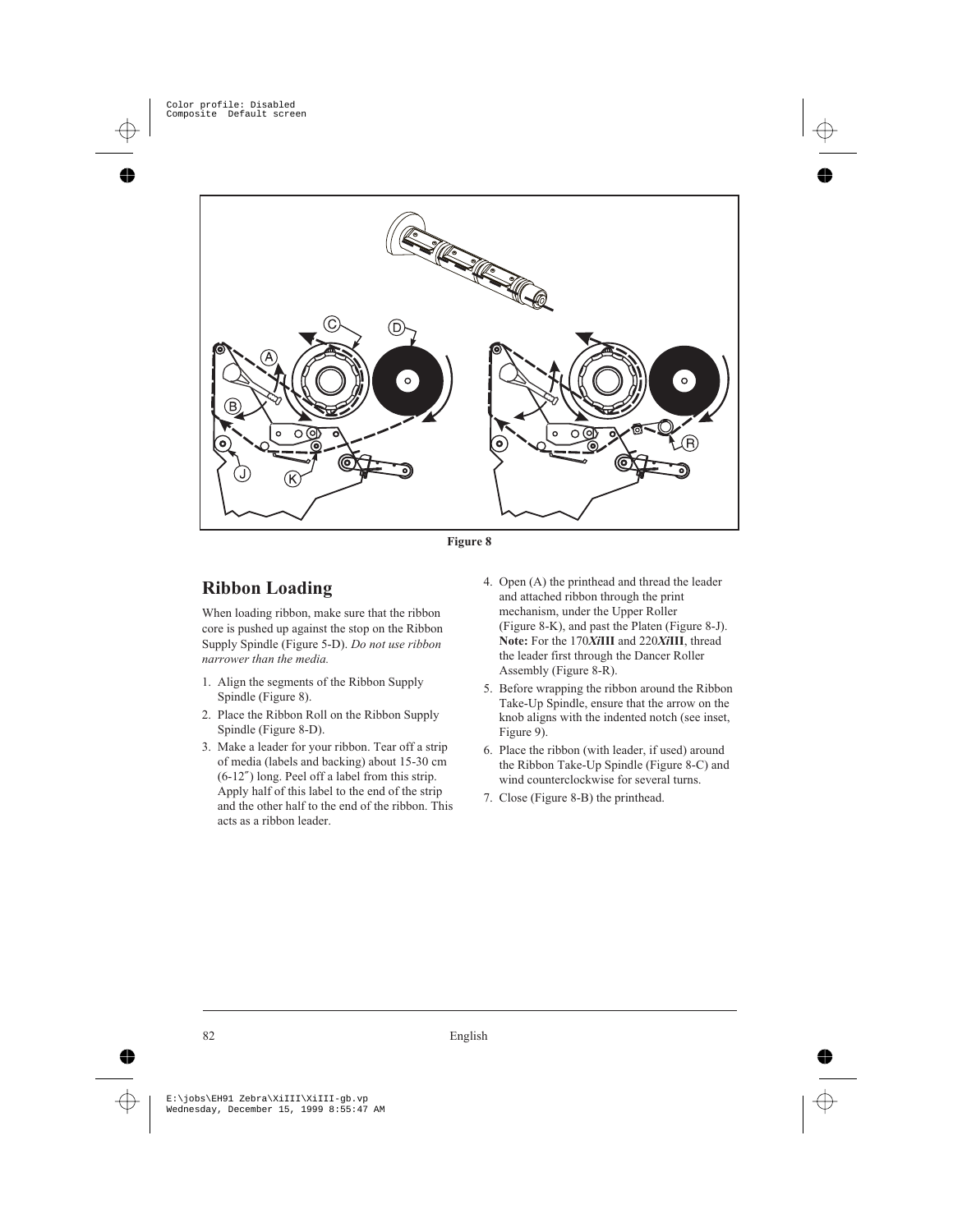

**Figure 9**

### **Removing Used Ribbon**

Refer to Figure 9.

- 1. Break the ribbon close to the Ribbon Take-Up Spindle (A).
- 2. While holding the Ribbon Take-Up Spindle, turn the knob (B) clockwise until it stops. This will cause the Ribbon Release Bars to pivot down (C), easing the spindle's "grip" on the wound ribbon.
- 3. Slide the ribbon off of the Ribbon Take-Up Spindle. Once the used ribbon has been removed, ensure that the arrow on the knob aligns with the indented notch in the Ribbon Take-Up Spindle (see inset).
- 4. Remove the empty core from the Ribbon Supply Spindle.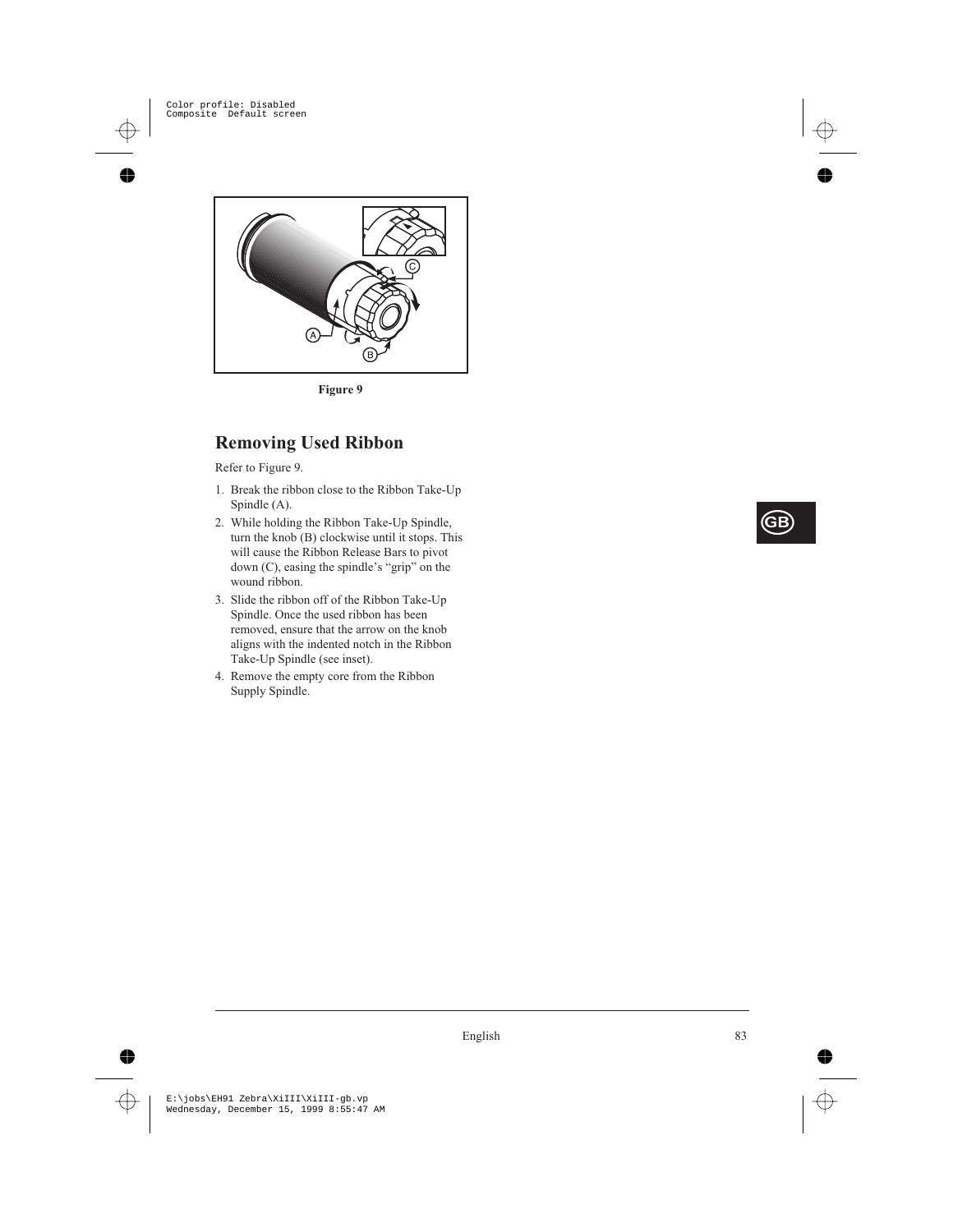# *Operator Controls*

## **Front Panel Keys**

| <b>PALISE</b>                                     | Press to enter/exit Pause Mode.                                                                                                                                           |  |  |
|---------------------------------------------------|---------------------------------------------------------------------------------------------------------------------------------------------------------------------------|--|--|
|                                                   | Feeds one blank label each time you<br>press the key.                                                                                                                     |  |  |
|                                                   | (Active only in Pause Mode.) Press<br>once to cancel printing of current label<br>batch. To clear the entire buffer, press<br>and hold until the Data light turns off.    |  |  |
| CALIBRATE                                         | (Active only in Pause Mode.) Press<br>once to recalibrate media and ribbon<br>sensors for proper media length and to<br>set media type (continuous or<br>non-continuous). |  |  |
| NFYT/SAVE<br><b>PREVIOUS</b>                      |                                                                                                                                                                           |  |  |
| These keys are used in the Configuration process. |                                                                                                                                                                           |  |  |

## **Front Panel Lights**

Table 1 describes the operation of the front panel lights.

**Note:** If an operating condition which causes a light to be on constantly and one which causes the same light to flash occur at the same time, the light will flash.



**Figure 10**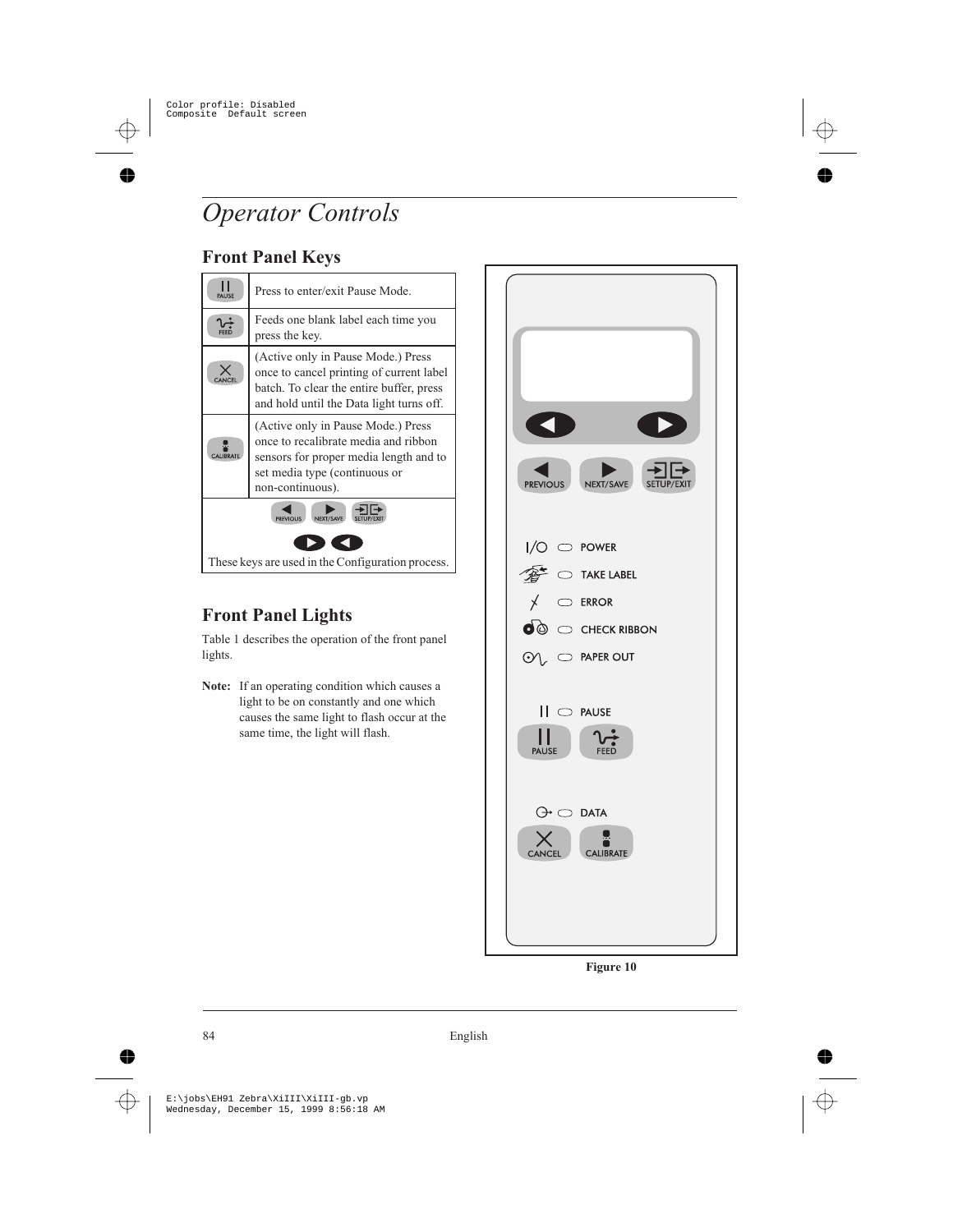| .<br>$\sim$ |  |
|-------------|--|
|-------------|--|

| Light                                | <b>Status</b> | <b>Indication</b>                                                                                                                                                                                                                |  |
|--------------------------------------|---------------|----------------------------------------------------------------------------------------------------------------------------------------------------------------------------------------------------------------------------------|--|
| <b>TAKE</b><br>LABEL<br><b>ERROR</b> | Off           | Normal operation.                                                                                                                                                                                                                |  |
|                                      | Flashing      | (Peel-Off Mode Only) Label is available. Printing is paused until the<br>label is removed.                                                                                                                                       |  |
|                                      | Off           | Normal operation-no printer errors.                                                                                                                                                                                              |  |
|                                      | Flashing      | Printer error exists. Check the display screen for more information.                                                                                                                                                             |  |
| <b>CHECK</b><br><b>RIBBON</b><br>OÒ. | Off           | Normal operation—ribbon is properly loaded.                                                                                                                                                                                      |  |
|                                      | On            | No ribbon loaded (printer in Thermal Transfer Mode). Front panel<br>displays error message.                                                                                                                                      |  |
| <b>PAPER</b><br><b>OUT</b>           | Off           | Normal operation—media is properly loaded.                                                                                                                                                                                       |  |
|                                      | On.           | No media is under the media sensor. Printing is paused, the display<br>shows an error message, and the Pause light is on.                                                                                                        |  |
| <b>PAUSE</b>                         | Off           | Normal operation.                                                                                                                                                                                                                |  |
|                                      | On            | Printer has stopped all printing operations. Either<br>was pressed,<br>Ш<br><b>PAUSE</b><br>a pause command was included in the label format, the Zebra On-Line<br>Verifier detected an error, or a run-time error was detected. |  |
| <b>DATA</b>                          | Off           | Normal operation—no data being received or processed.                                                                                                                                                                            |  |
|                                      | On            | Data processing or printing is taking place—no data is being received.                                                                                                                                                           |  |
|                                      | Flashing      | Printer is receiving data. Flashing slows when the printer cannot accept<br>more data, but returns to normal once data is again being received.                                                                                  |  |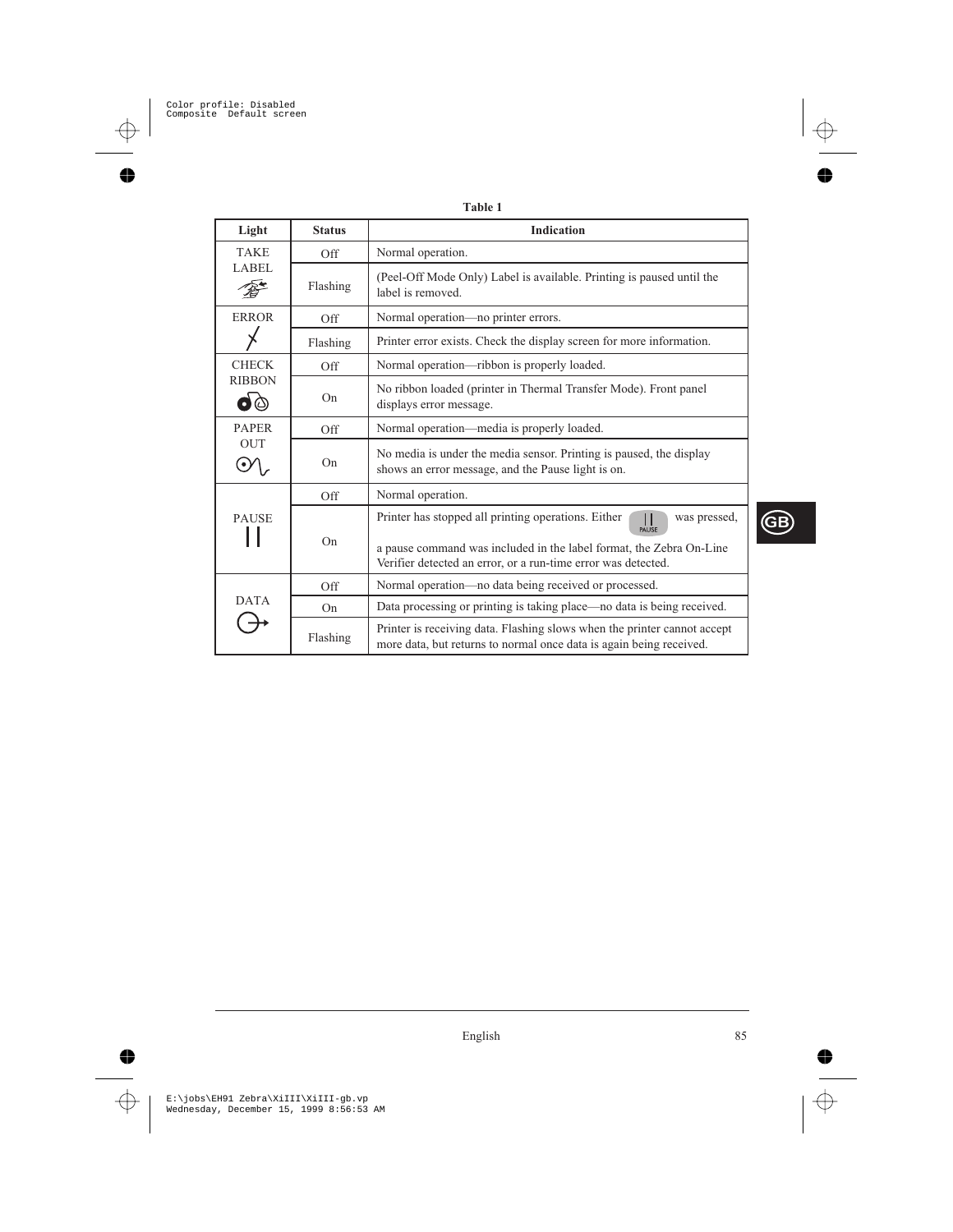# *Calibration*

After you have correctly installed the media and ribbon, turn the printer on. The printer will perform a power-on self test. When this is complete, the display screen will read "PRINTER READY".

Perform the Calibration procedure below.

**IMPORTANT:** Perform the Calibration procedure when media and ribbon are first installed and whenever a different type of media or ribbon is installed.

During this procedure, the printer automatically determines continuous/non-continuous media, label length, media and ribbon sensor settings, and printing method (thermal transfer/direct thermal).

1. Press | |



2. Press CALIBRATE

The printer feeds several labels.

3. Press .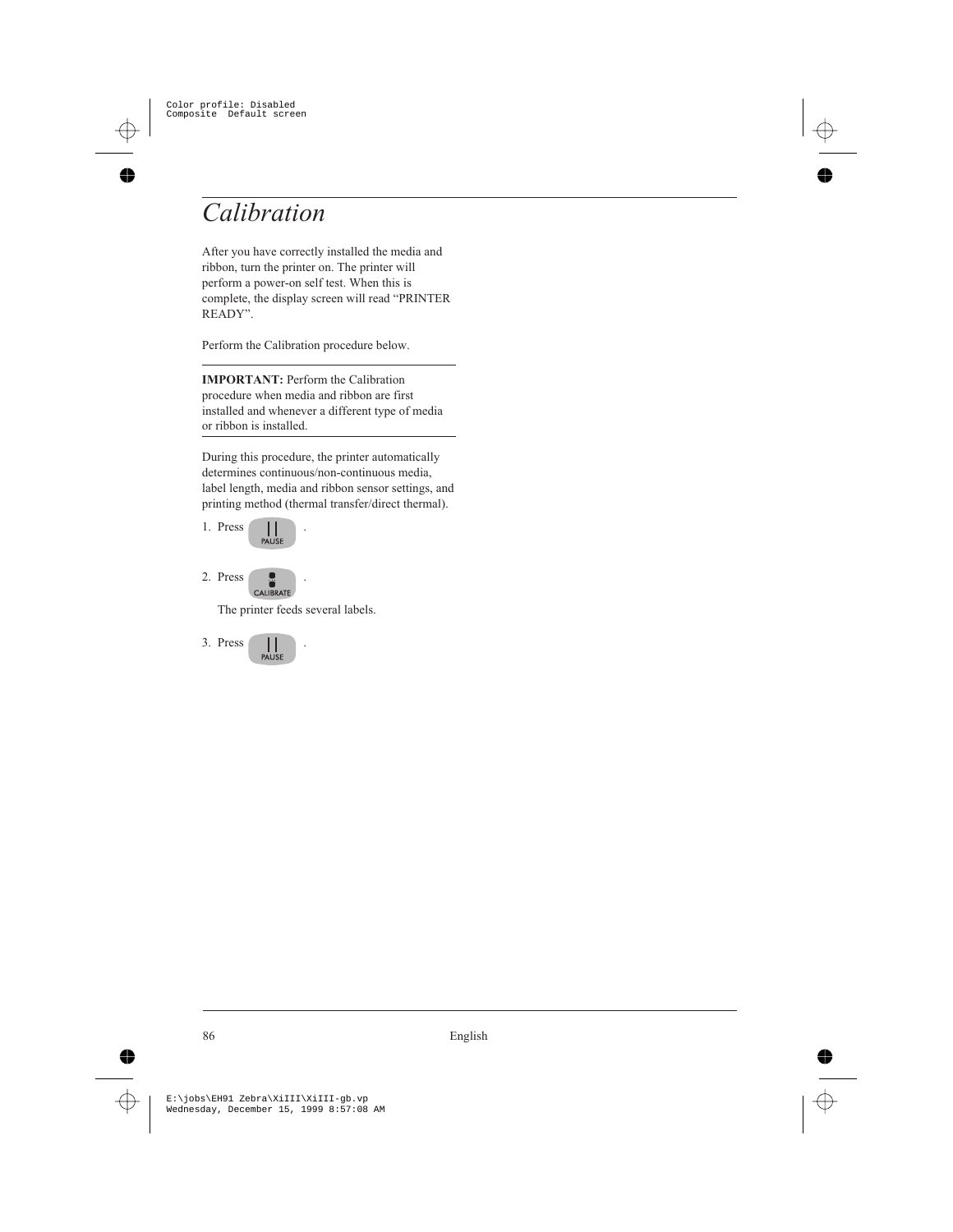# *Configuration*

After you have completed the Calibration, you may set printer parameters for your application using the front panel display and the five keys directly below it.

The Configuration Procedure in Table 2 contains the information you will need to get your printer up and running, but it is not comprehensive. Refer to the user's guide for more information.

Enter the Configuration Mode by pressing

 $\frac{1}{\text{SEUP/EXIT}}$ at the PRINTER READY display.

Follow the procedure in Table 2. You may exit the Configuration Mode at any time by pressing

日<br>serue/exir (follow the instructions at the end of the table).

- An asterisk  $(*)$  in the upper left-hand corner of the display indicates that you have changed this setting from what is currently stored in memory.
- To change a parameter, use the left and right black oval keys just below the display screen:



Increases value, answers "yes",

indicates "on", or displays the next selection.



Decreases value, answers "no",

indicates "off", or displays the previous selection.

| Table 2                                                                                                 |                   |                                                                                                                                                                                                                                                                                                                                                           |  |
|---------------------------------------------------------------------------------------------------------|-------------------|-----------------------------------------------------------------------------------------------------------------------------------------------------------------------------------------------------------------------------------------------------------------------------------------------------------------------------------------------------------|--|
| 1. Press:                                                                                               | 2. Display Shows: | Action/Explanation:                                                                                                                                                                                                                                                                                                                                       |  |
|                                                                                                         | PRINTER READY     | Normal printer operation.                                                                                                                                                                                                                                                                                                                                 |  |
|                                                                                                         | <b>DARKNESS</b>   | Press the oval keys to change the darkness of printing.<br><b>CAUTION:</b> Set the Darkness to the lowest setting that provides good                                                                                                                                                                                                                      |  |
|                                                                                                         |                   | print quality. Darkness set too high may cause ink smearing and/or it<br>may burn through the ribbon.                                                                                                                                                                                                                                                     |  |
| To change the front panel display language (skip if the display is already in your preferred language): |                   |                                                                                                                                                                                                                                                                                                                                                           |  |
| <b>PREVIOUS</b>                                                                                         | <b>LANGUAGE</b>   | Press the oval keys to change the language of the front panel display<br>text.                                                                                                                                                                                                                                                                            |  |
|                                                                                                         |                   | Press the oval keys to change the darkness of printing.                                                                                                                                                                                                                                                                                                   |  |
| NEXT/SAVE                                                                                               | <b>DARKNESS</b>   | <b>CAUTION:</b> Set the Darkness to the lowest setting that provides good<br>print quality. Darkness set too high may cause ink smearing and/or it<br>may burn through the ribbon.                                                                                                                                                                        |  |
| NEXT/SAVE                                                                                               | <b>TEAR OFF</b>   | Press the oval keys to change the position of the media over the tear<br>bar after printing. Adjust this setting if labels are being torn in the<br>wrong place.                                                                                                                                                                                          |  |
| NEXT/SAVE                                                                                               | PRINT MODE        | Press the oval keys to select Tear-Off, Peel-Off, Cutter, or Rewind<br>Mode. Make sure you choose a mode that is available for your<br>specific printer because some of these modes require special options.                                                                                                                                              |  |
| NEXT/SAVE                                                                                               | <b>MEDIA TYPE</b> | Press the oval keys to select continuous or non-continuous media<br>type. Non-continuous: the printer automatically determines the label<br>length by sensing the notch, gap, web, or black mark between labels.<br>Continuous: you must include a label length instruction in your label<br>format ( $\triangle$ LLxxxx if you are using ZPL or ZPL II). |  |

**Table 2**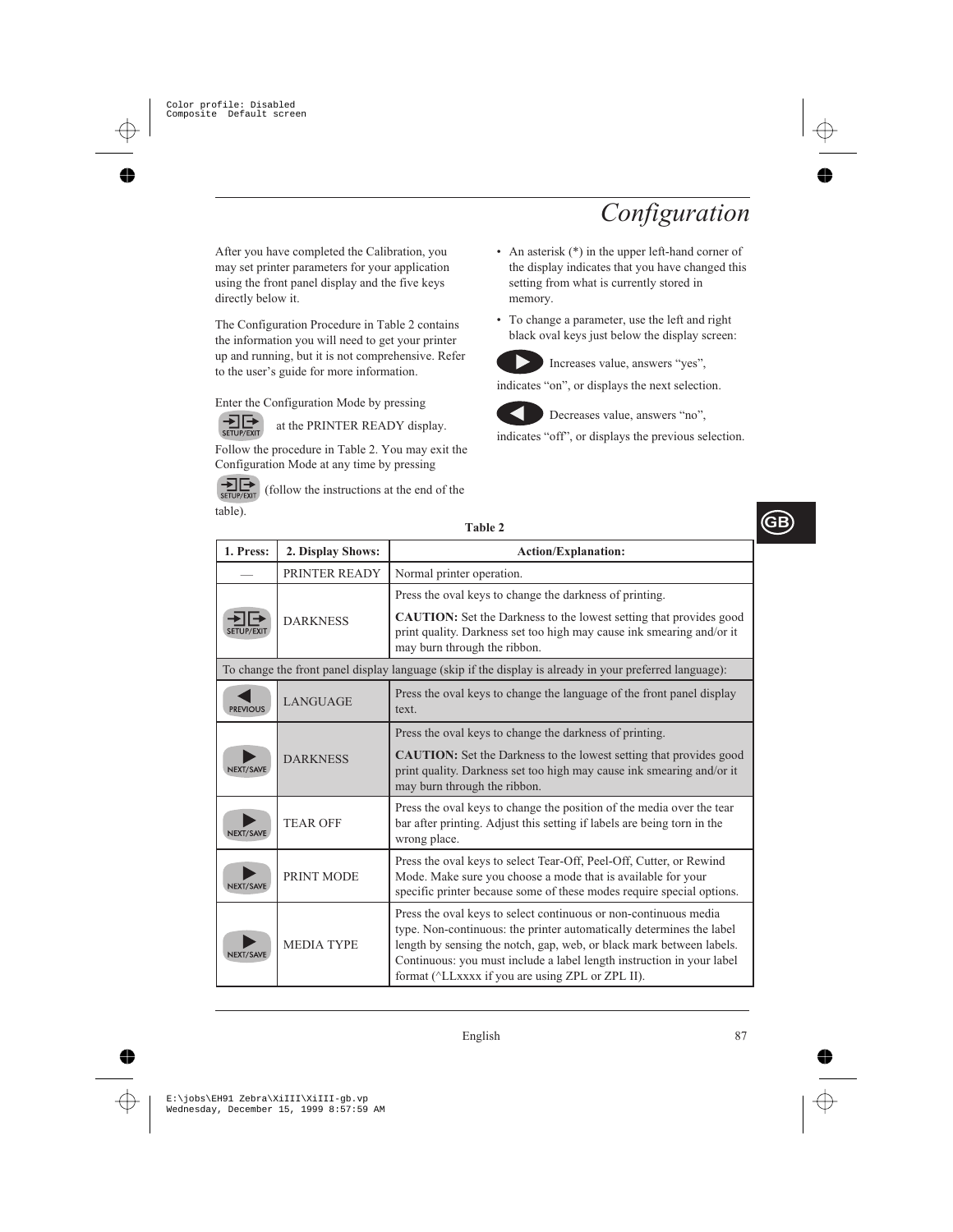| NEXT/SAVE | <b>SENSOR TYPE</b>       | Press the oval keys to select web or mark sensing mode. If your<br>media does not have black marks on the back, leave your printer at<br>the default (web) setting.                                                                                                                                                                                                                                                                                                                                                                           |
|-----------|--------------------------|-----------------------------------------------------------------------------------------------------------------------------------------------------------------------------------------------------------------------------------------------------------------------------------------------------------------------------------------------------------------------------------------------------------------------------------------------------------------------------------------------------------------------------------------------|
| NEXT/SAVE | PRINT METHOD             | Press the oval keys to select the method of printing you want to use:<br>direct thermal (no ribbon) or thermal transfer (using thermal transfer<br>media and ribbon).                                                                                                                                                                                                                                                                                                                                                                         |
| NEXT/SAVE | PRINT WIDTH              | Press the oval keys to set the printer to a width that is close to your<br>media, but AT LEAST as wide.                                                                                                                                                                                                                                                                                                                                                                                                                                       |
| NEXT/SAVE | MAXIMUM<br><b>LENGTH</b> | Press the oval keys to set the maximum print length. Select the value<br>closest to but not less than the length of label you are using.                                                                                                                                                                                                                                                                                                                                                                                                      |
| NEXT/SAVE | <b>LIST FONTS</b>        | Press the right oval key to print a list of available fonts.                                                                                                                                                                                                                                                                                                                                                                                                                                                                                  |
| NEXT/SAVE | <b>LIST BAR CODES</b>    | Press the right oval key to print a list of available bar codes.                                                                                                                                                                                                                                                                                                                                                                                                                                                                              |
| NEXT/SAVE | <b>LIST IMAGES</b>       | Press the right oval key to print a list of available images.                                                                                                                                                                                                                                                                                                                                                                                                                                                                                 |
| NEXT/SAVE | <b>LIST FORMATS</b>      | Press the right oval key to print a list of all formats currently stored<br>in the printer's DRAM, optional EPROM, or on an optional memory<br>card.                                                                                                                                                                                                                                                                                                                                                                                          |
| NEXT/SAVE | <b>LIST SETUP</b>        | Press the right oval key to print a list of the current printer<br>configuration settings.                                                                                                                                                                                                                                                                                                                                                                                                                                                    |
|           | <b>SAVE SETTINGS</b>     | Press the oval keys to select:<br>PERMANENT—saves the changes when the power is turned off.<br>TEMPORARY—saves the changes until changed again or until<br>power is turned off.<br>CANCEL—cancels all changes since entering the Configuration<br>Mode.<br>LOAD DEFAULTS-loads factory default values for all parameters.<br>Note: Refer to the user's guide! This requires Calibration and<br>resetting of the Head Resistance!<br>LOAD LAST SAVE-loads values from the last permanent save.<br>to accept a selection.<br>Press<br>NEXT/SAVE |
|           | PRINTER READY            | You have exited the Configuration Mode and you are now ready for<br>normal printer operation.                                                                                                                                                                                                                                                                                                                                                                                                                                                 |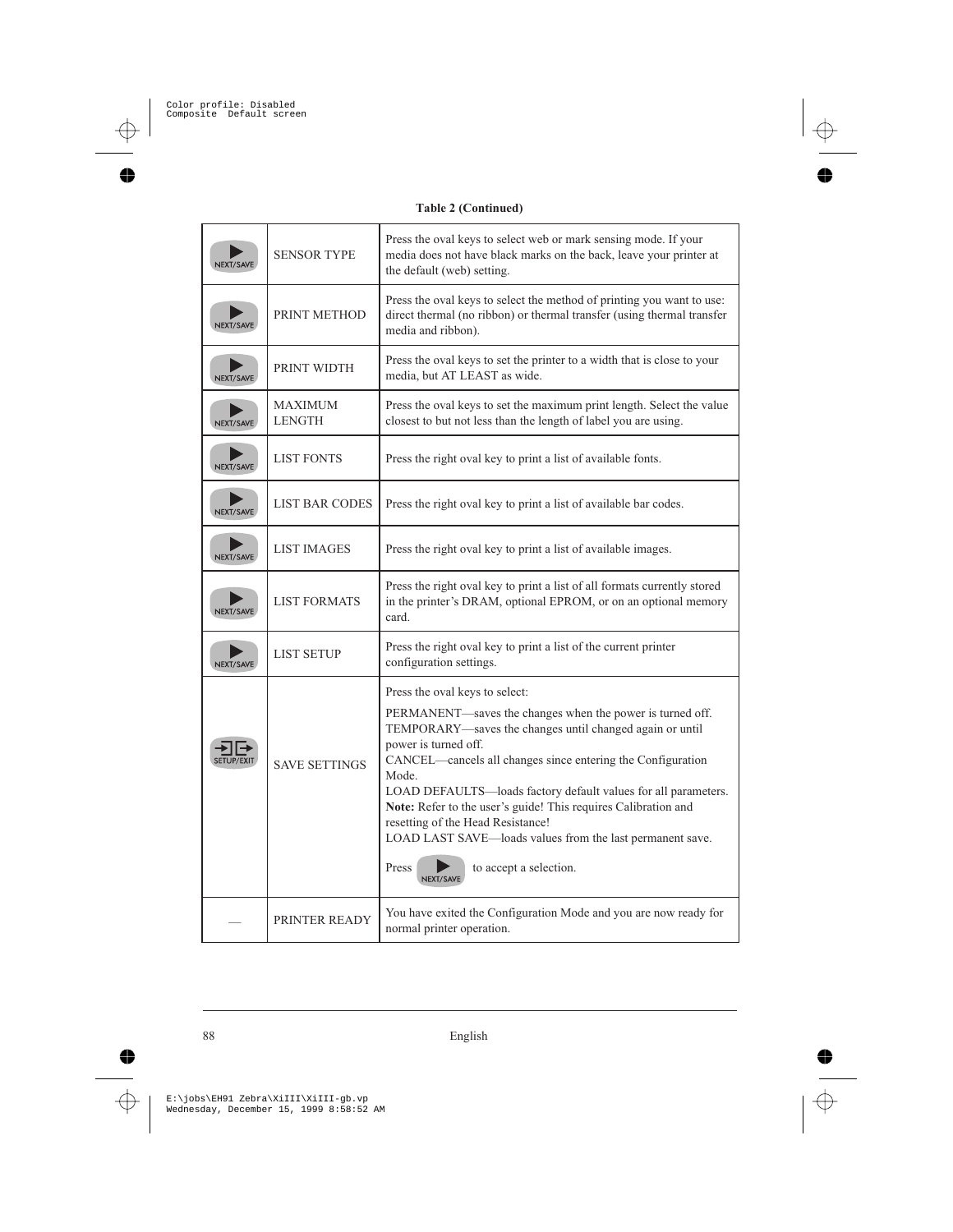# *Adjustments*

## **Toggle Positioning**

Position the toggle(s) to provide even pressure on the media by sliding them to the desired location. If you are using narrow media and your printer has two toggles, you may position one toggle over the center of the media and slide the other toggle out of the way (decrease the pressure on the unused toggle).

## **Printhead Pressure Adjustment**

Adjust the printhead pressure if printing is too light on one side or if thick media is used. Refer to Figure 11.

- 1. Lower the darkness setting and print some labels.
- 2. Loosen the Upper Locking Nuts (A).
- 3. Increase or decrease pressure using the Adjusting Nuts (B) until the left and right edges of the printed area are equally dark.
- 4. Increase darkness to desired level.
- 5. Tighten Locking Nuts.
- **Note:** Maximize printhead life by using the lowest pressure that provides the desired print quality.



**Figure 11**

### **Media Sensor Position Adjustments**

The Media Sensor must be positioned so that it can detect the "web" between labels or a hole or notch in the media.

The factory-set position should be sufficient for most applications. If not, perform the appropriate adjustments.



**Figure 12**

### **Upper Media Sensor Adjustment**

#### **To adjust for the inside half of the media:**

- 1. Remove the ribbon. Locate the Upper Media Sensor (Figure 12-A).
- 2. Loosen the Phillips head screw.
- 3. Slide the upper sensor along the slot until it is directly above the web, notch, or hole in the media.
- 4. Tighten the screw.

#### **To adjust for the outside half of the media (90***Xi***III, 140***Xi***III, and 170***Xi***III only):**

- 1. Remove the ribbon. Locate the Upper Media Sensor.
- 2. Remove the Phillips head screw.